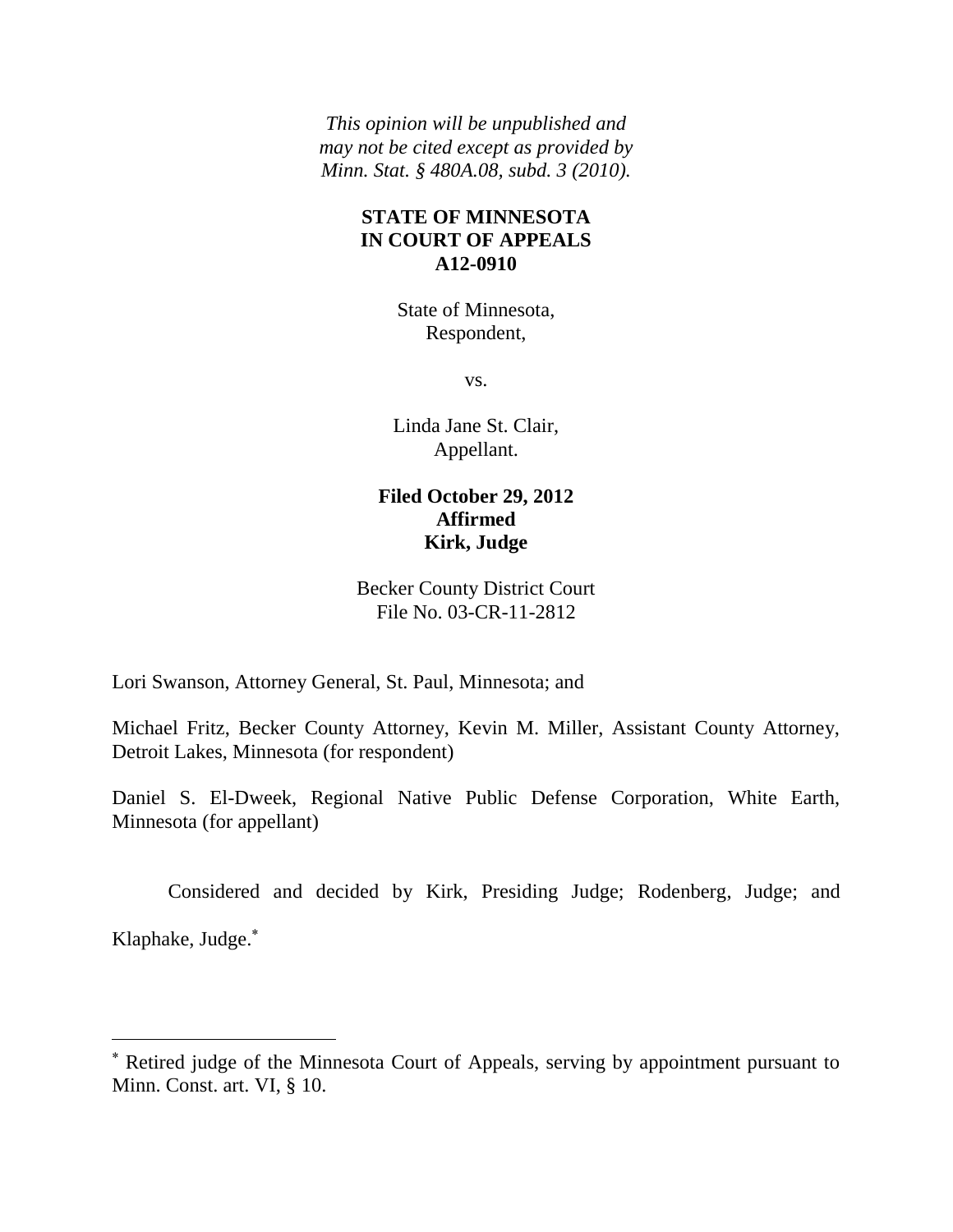#### **U N P U B L I S H E D O P I N I O N**

### **KIRK**, Judge

On appeal from her conviction of a driver's-license-restriction violation, appellant argues that because Minn. Stat. § 171.09, subd. 1(g) (2010), is civil/regulatory, Minnesota lacks subject-matter jurisdiction in this case. We affirm.

#### **FACTS**

In December 2011, a state trooper observed a vehicle traveling at 65 miles per hour in an area on the White Earth Indian Reservation where the speed limit was 55 miles per hour. The trooper initiated a traffic stop and identified the driver of the vehicle as appellant Linda Jane St. Clair. The trooper noticed that appellant's driver's license had an ignition-interlock restriction and asked her if an ignition-interlock device was installed in the vehicle she was driving. Appellant explained that the vehicle belonged to her husband and did not have an ignition-interlock device. The trooper cited appellant for violating her restricted license by driving a vehicle without an ignition-interlock device. *See* Minn. Stat. § 171.09, subd. 1(g). Appellant has six prior driving-while-impaired (DWI) convictions.

Appellant moved to dismiss the charge, arguing that the district court lacked subject-matter jurisdiction because she is an enrolled member of an Indian tribe and the offense occurred on her reservation. The district court denied the motion, determining that the state has subject-matter jurisdiction because a violation of Minn. Stat. § 171.09, subd.  $1(g)$ , is criminal/prohibitory.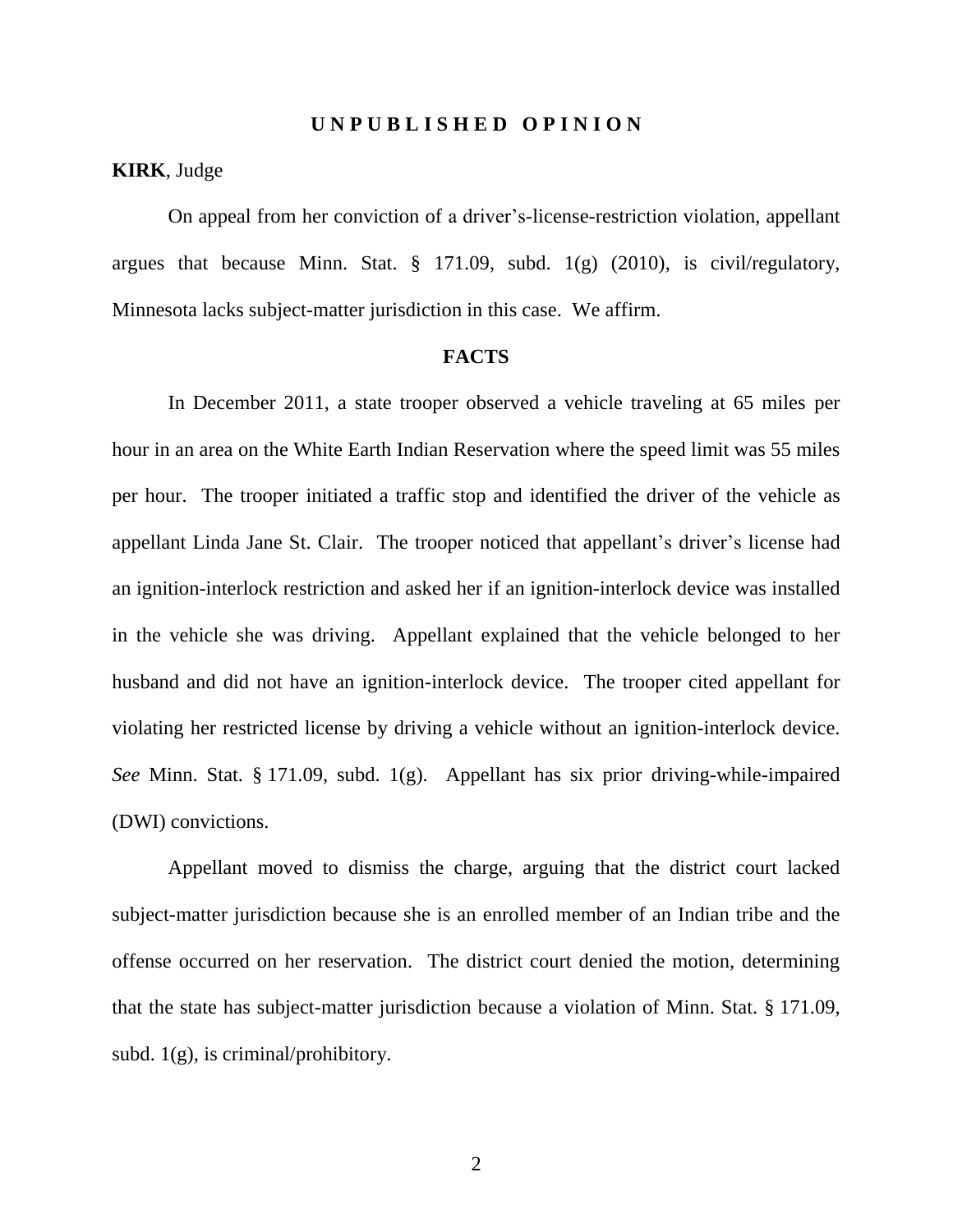The parties signed a stipulation in which appellant waived her trial rights and agreed that the district court could consider the law enforcement reports and her White Earth Reservation enrollment card. Based on the stipulated evidence, the district court determined that the state had proven beyond a reasonable doubt that appellant was guilty of violating Minn. Stat. § 171.09, subd. 1(g). This appeal follows.

### **D E C I S I O N**

Appellant, who is a member of the White Earth Chippewa Tribe, argues that the district court erred by determining that the state has subject-matter jurisdiction to enforce Minn. Stat. § 171.09, subd. 1(g), against her. This court reviews subject-matter jurisdiction issues de novo. *State v. Davis*, 773 N.W.2d 66, 68 (Minn. 2009).

Traditionally, Indian tribes have "retain[ed] attributes of sovereignty over both their members and their territory." *California v. Cabazon Band of Mission Indians*, 480 U.S. 202, 207, 107 S. Ct. 1083, 1087 (1987) (quotation omitted). This "tribal sovereignty is dependent on, and subordinate to, only the Federal Government, not the States." *Id.* (quotation omitted). In Public Law 280, Congress provided Minnesota with broad criminal and limited civil jurisdiction over Indian reservations in the state, except for the Red Lake Reservation. *State v. Stone*, 572 N.W.2d 725, 728 (Minn. 1997); *see* 18 U.S.C. § 1162(a) (2010); 28 U.S.C. § 1360(a) (2010). "The purpose of this grant was to combat the problem of lawlessness on certain reservations and the lack of adequate tribal law enforcement." *Stone*, 572 N.W.2d at 729 (citing *Bryan v. Itasca County*, 426 U.S. 373, 379, 96 S. Ct. 2102, 2106 (1976)).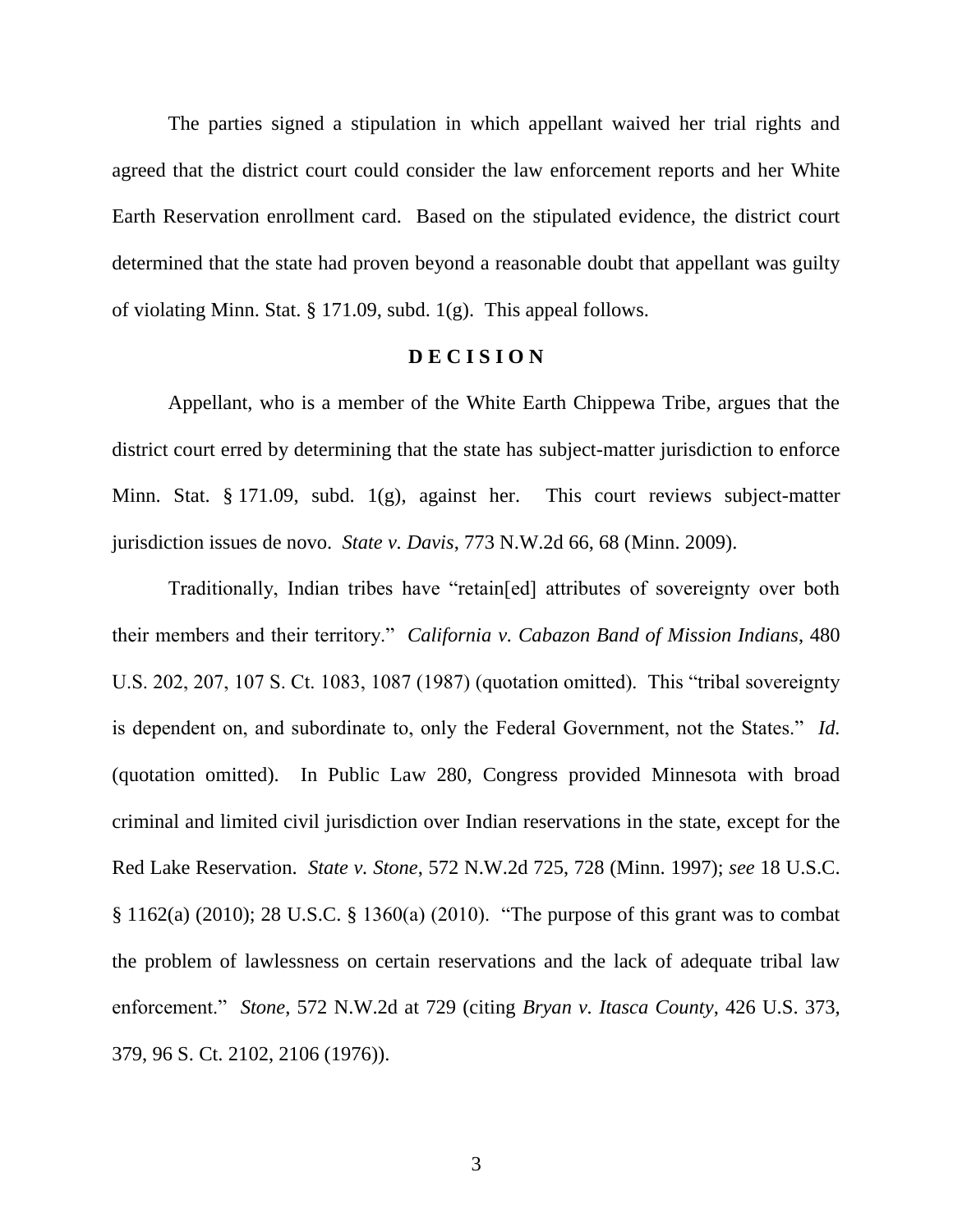A state may enforce a state law on an Indian reservation under Public Law 280 if the law is criminal in nature. *Cabazon*, 480 U.S. at 208, 107 S. Ct. at 1088. There is no bright-line rule to determine whether a state law is criminal, but the *Cabazon* court applied the following test:

> [I]f the intent of a state law is generally to prohibit certain conduct, it falls within Pub. L. 280's grant of criminal jurisdiction, but if the state law generally permits the conduct at issue, subject to regulation, it must be classified as civil/regulatory and Pub. L. 280 does not authorize its enforcement on an Indian reservation. The shorthand test is whether the conduct at issue violates the State's public policy.

*Id.* at 209-10, 107 S. Ct. at 1088-89.

Minnesota has adopted a two-step approach to applying the *Cabazon* test. *Stone*, 572 N.W.2d at 730. First, we must determine which conduct is the focus of the analysis and, second, apply the analysis to the focused-on conduct. *Id.*

### **1. The proper focus of the analysis is the narrow conduct.**

We first determine which conduct is the focus of the analysis. *Id.* "The broad conduct will be the focus of the test *unless* the narrow conduct presents substantially different or heightened public policy concerns. If this is the case, the narrow conduct must be analyzed apart from the broad conduct." *Id.* Public policy means "public *criminal* policy," which "goes beyond merely promoting the public welfare" and "seeks" to protect society from serious breaches in the social fabric which threaten grave harm to persons or property." *Id.*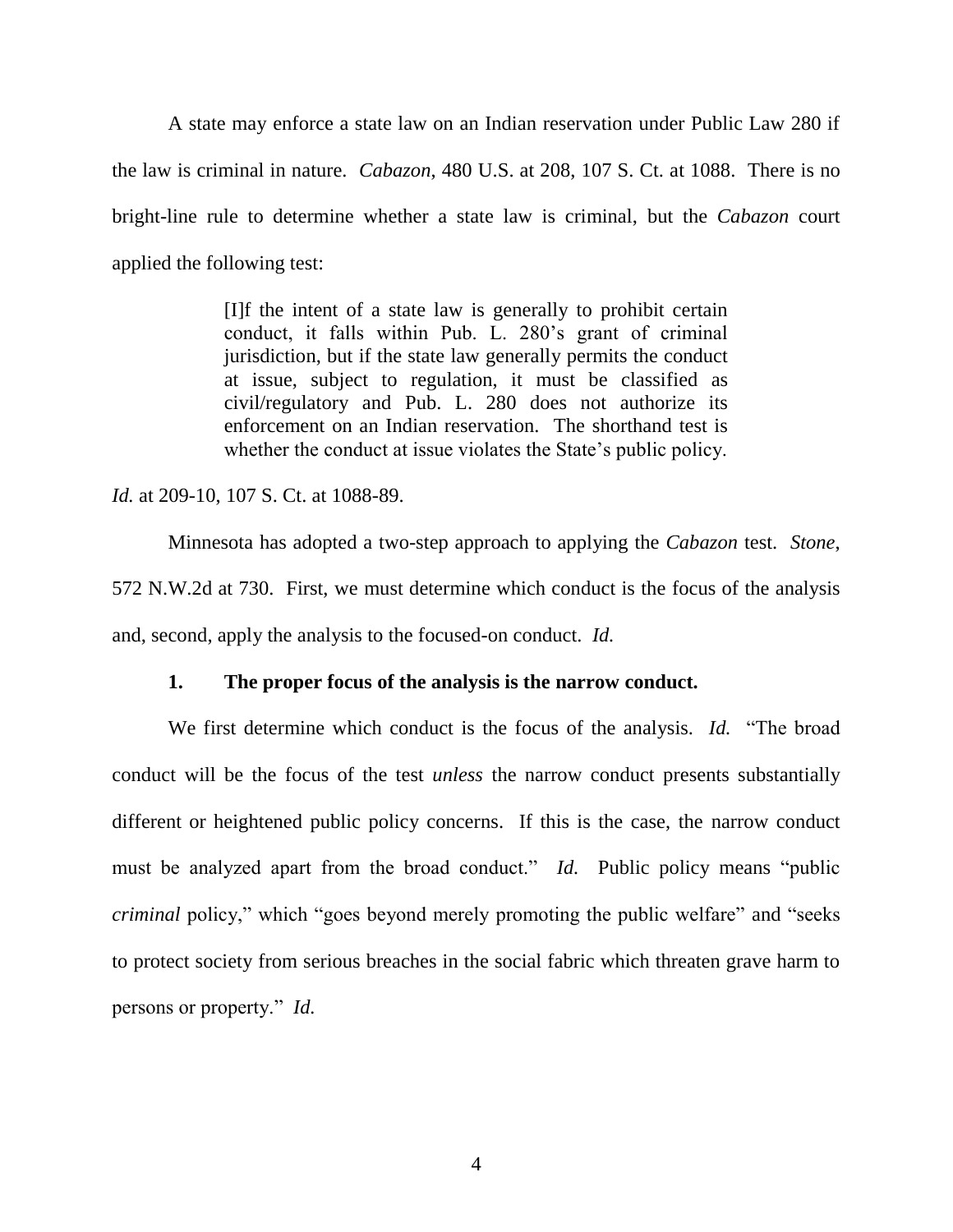"The general public policy behind the state's traffic and driving laws is to protect the safety of persons and property on the roadways."<sup>1</sup> *Id.* In *Stone*, the supreme court considered whether several traffic and driving-related laws, including failure to provide proof of insurance, driving with expired registration, driving without a license, driving with an expired license, driving without a seatbelt, and failure to have a child in a child restraint seat were criminal/prohibitory or civil/regulatory. *Id.* at 727-28. The supreme court concluded that the broad conduct of driving should be analyzed because none of the laws at issue "raise[] policy concerns which are substantially different or heightened from the general public policy behind the driving laws." *Id.* at 731. But the supreme court noted that certain traffic laws could raise heightened public-policy concerns, including the statute prohibiting drinking and driving, because its "violation creates a greater risk of direct injury to persons and property on the roadways." *Id.*

Minnesota appellate courts have not addressed whether the law at issue in this matter, Minn. Stat. § 171.09, subd. 1(g), is criminal/prohibitive or civil/regulatory. But the Minnesota Supreme Court has analyzed other driving offenses since *Stone*. In *State v. Busse*, the supreme court considered whether the state had subject-matter jurisdiction to enforce the charge of driving after cancellation as inimical to public safety against a member of an Indian tribe who was driving on his own reservation. 644 N.W.2d 79, 80- 81 (Minn. 2002). Busse's driver's license had been cancelled as a result of four separate driving-under-the-influence offenses. *Id.* at 80. The supreme court determined that

<sup>&</sup>lt;sup>1</sup> While the broad conduct here could be considered to be driving in violation of a DWIbased license revocation or cancellation, we follow supreme court precedent and consider the broad conduct to be the state's traffic and driving laws in general.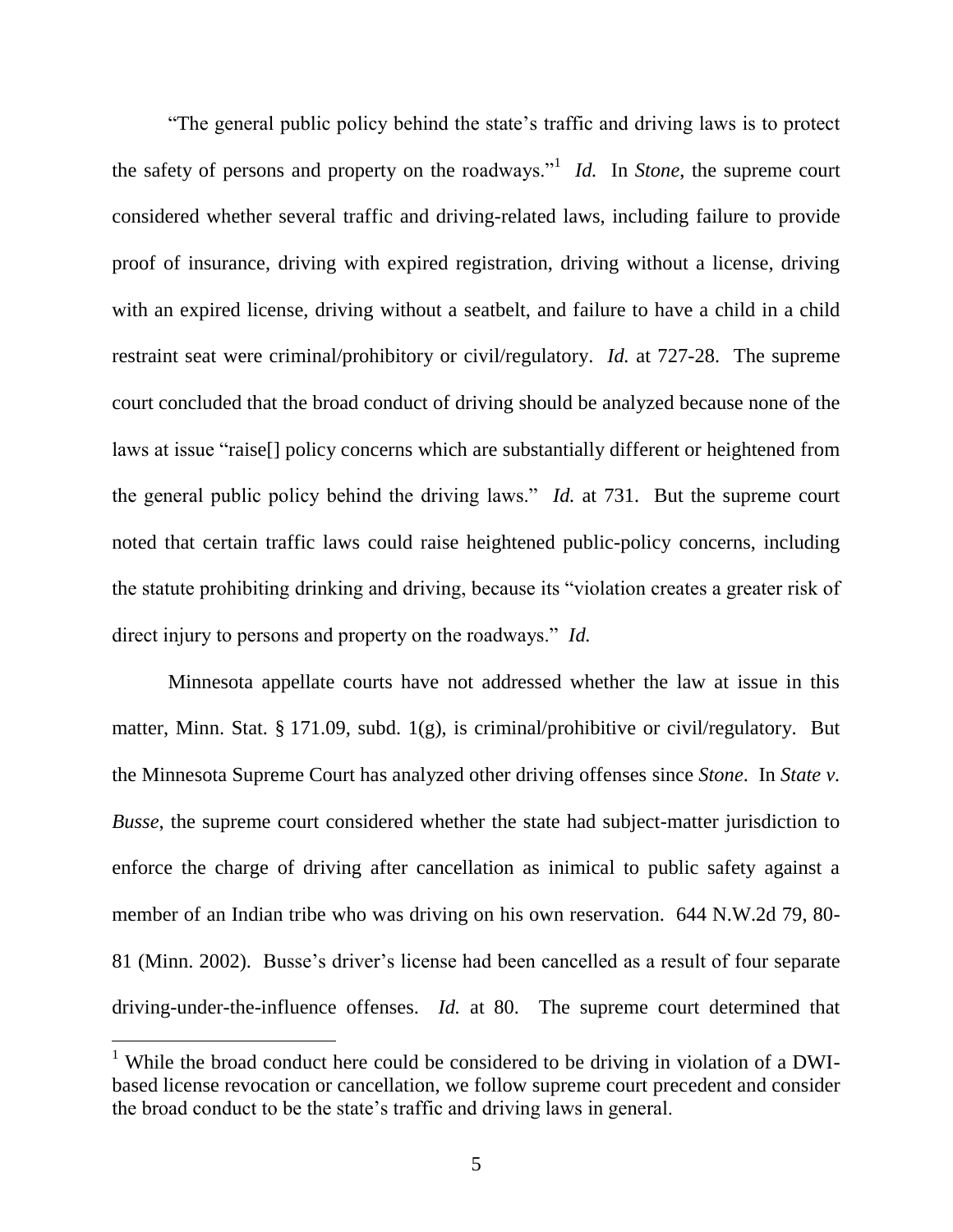courts are not prohibited from considering the underlying basis for a license revocation or cancellation in order to determine if the offense implicates heightened public-policy concerns. *Id.* at 84. After considering the underlying basis, the supreme court concluded that "the offense of driving after cancellation as inimical to public safety presents substantially different or heightened public policy concerns." *Id.* at 88. Thus, the focus of the *Cabazon* analysis was the narrow conduct of driving after cancellation as inimical to public safety. *Id.* The supreme court concluded that this conduct was generally prohibited and, therefore, the law was criminal/prohibitory. *Id.*

In *State v. Losh*, the supreme court considered whether driving after revocation of a driver's license, when the underlying basis for the revocation was DWI, is criminal/prohibitory. 755 N.W.2d 736, 742 (Minn. 2008). The supreme court reaffirmed its conclusion in *Busse* that, in defining the proper focus, courts may consider the underlying basis for the driver's license revocation and whether the specific offense implicates substantially different or heightened public-policy concerns. *Id.* at 743. The supreme court applied the first step of the *Stone* process and determined that a driver's license revocation based on the underlying conduct of DWI "is part of a larger, overall strategy of the legislature to protect the public from individuals who, due to their drug and alcohol use, pose a safety threat to others when driving on Minnesota roads." *Id.* at 744. As a result, the supreme court concluded that "the narrow conduct of driving after revocation, as a result of driving while impaired, raises substantially different or heightened public policy concerns as compared to the traffic and driving laws in general." *Id.* Applying the second step of the *Stone* process, the supreme court concluded that the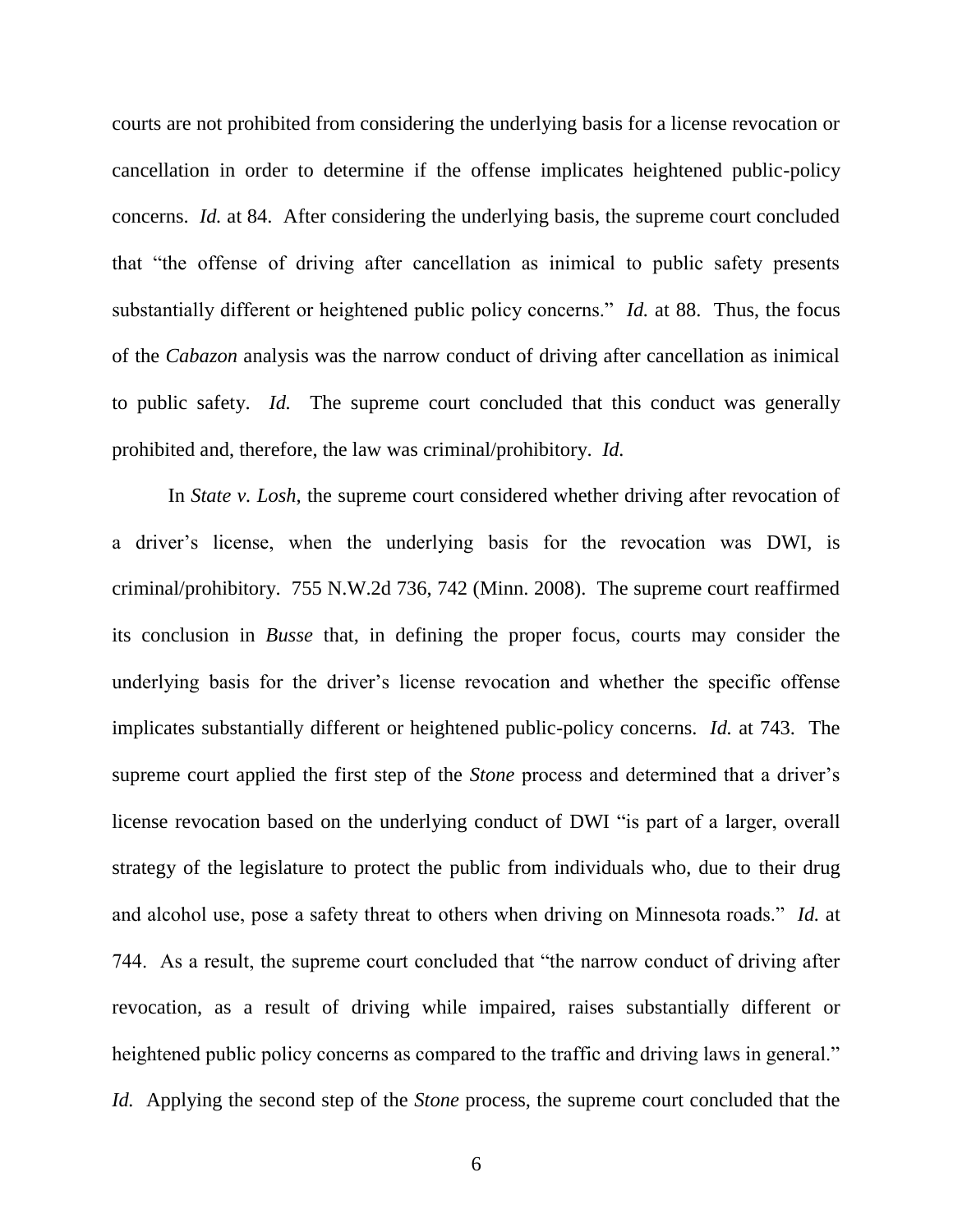narrow conduct at issue was generally prohibited and, thus, that it was criminal/prohibitory. *Id.* at 745.

Here, appellant argues that Minn. Stat. § 171.09, subd. 1(g), is a civil/regulatory law. She asserts that, under the first step of the *Stone* test, the broad conduct of driving should be analyzed because "the general public policy of driving laws and the policy of the ignition interlock system are identical." In response, the state contends that the narrow conduct of violating the ignition-interlock statute should be analyzed because it presents substantially different or heightened public-policy concerns compared to the broad conduct of driving.

Applying the *Stone* test, we first determine whether a violation of an ignitioninterlock restriction under Minn. Stat. § 171.09, subd. 1(g), raises substantially different or heightened public-policy concerns than the general conduct of driving. This statute is distinguishable from the statutes at issue in *Stone*, *Busse*, and *Losh*. The statute provides that "[i]t is a misdemeanor for a person who holds a restricted license issued under section 171.306 to drive, operate, or be in physical control of any motor vehicle that is not equipped with a functioning ignition interlock device certified by the commissioner." Minn. Stat. § 171.09, subd. 1(g). Under section 171.306, an individual whose driver's license has been revoked, cancelled, or denied may participate in the ignition-interlockdevice program if she meets certain requirements. Minn. Stat. § 171.306, subd. 1(c) (2010). The ignition-interlock-device program allows an individual to obtain a restricted driver's license if she installs equipment on her vehicle "that is designed to measure breath alcohol concentration and to prevent a motor vehicle's ignition from being started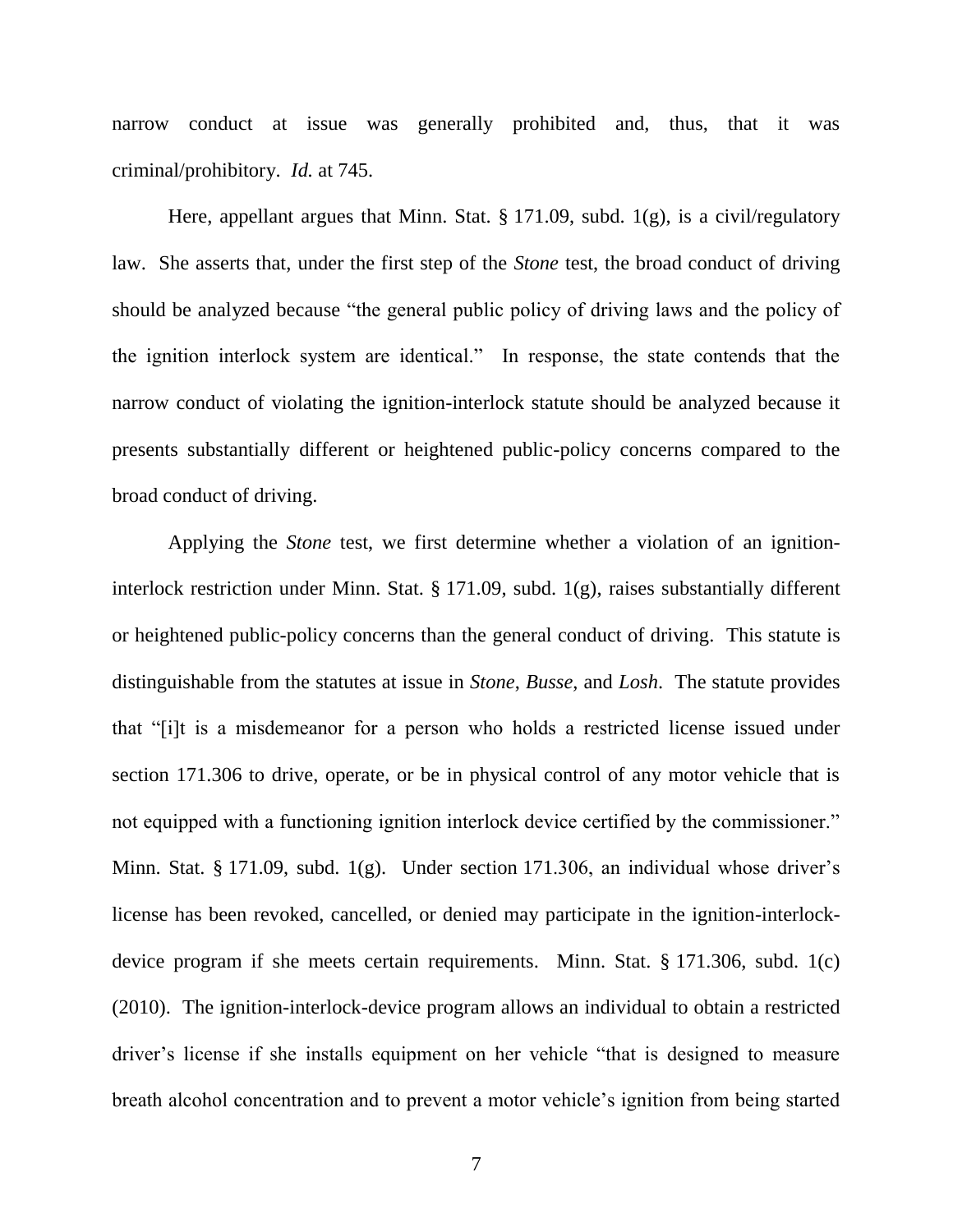by a person whose breath alcohol concentration measures 0.02 or higher." *Id.*, subds.  $1(b)$ ,  $4(a)(1)$  (2010).

As the supreme court determined in *Losh* and *Busse*, it is permissible to consider the underlying basis of the sanction in order to determine whether heightened publicpolicy concerns are presented. *Losh*, 755 N.W.2d at 743; *Busse*, 644 N.W.2d at 84. In both of those cases, the underlying basis for the cancellation or revocation involved driving under the influence of alcohol, which, as the supreme court observed in *Stone*, raises heightened public-policy concerns. *Losh*, 755 N.W.2d at 738; *Busse*, 644 N.W.2d at 80; *Stone*, 572 N.W.2d at 730. Similarly, the underlying basis of appellant's restriction is that her driver's license was revoked, cancelled, or denied due to six DWI convictions. *See* Minn. Stat. § 171.306, subd. 1(c). But unlike the appellants in *Losh* and *Busse*, appellant was issued a restricted license after her license was revoked that allowed her to continue to drive a vehicle with an ignition-interlock device installed in it. *See id.*, subd. 4 (2010). The offense at issue in this case raises similar public-policy concerns because it is part of the legislature's broad strategy to ensure public safety on Minnesota roads. *See Losh*, 755 N.W.2d at 744. Because an ignition-interlock violation raises heightened public-policy concerns as compared to traffic and driving laws in general, under the first step of the *Stone* test, the proper focus is the narrow conduct of violating the ignitioninterlock program.

## **2. Minn. Stat. § 171.09, subd. 1(g), is a criminal/prohibitory law.**

We next apply the *Cabazon* analysis to the focused-on conduct to determine whether the law is civil/regulatory or criminal/prohibitory. *Stone*, 572 N.W.2d at 730. A

8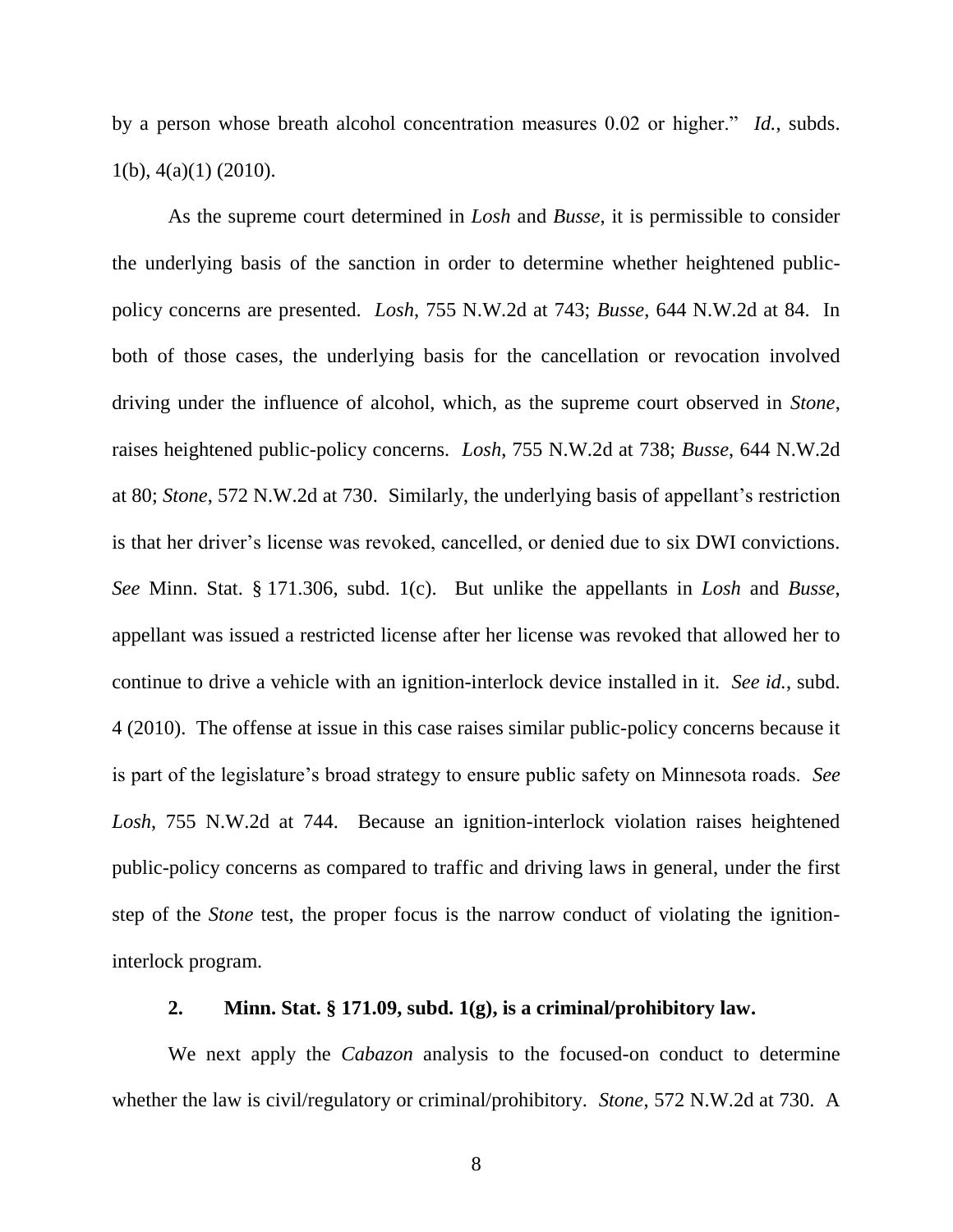law is civil/regulatory if the conduct is generally permitted, subject to exceptions, and it is criminal/prohibitory if the conduct is generally prohibited. *Id.*

Unlike driving in general, driving in violation of a restricted license by driving a vehicle without an ignition-interlock device is conduct that is generally prohibited. *See* Minn. Stat. § 171.306, subd. 4(b). The law provides only one narrow exception, which allows an employee to drive an employer-owned vehicle in certain circumstances. *Id.*

Appellant asserts that *Losh* "suggests that the result in that case might have been different if Losh had possessed a limited license." Citing Minn. Stat. § 171.30 (2006), the supreme court in *Losh* noted that "Minnesota law does set forth a procedure for a driver with a revoked license to apply for a limited license that would allow him or her to drive to certain places during specified hours of the day."<sup>2</sup> *Losh*, 755 N.W.2d at 745. The supreme court determined that, while the statute could be considered to have an exception, such an exception did not apply because Losh did not have a limited license and the possible exception "is limited in nature." *Id.* 

A "limited license" under section 171.30 is distinguishable from a "restricted license." *See* Minn. Stat. § 171.306, subd. 4. While an individual who complies with specific requirements may receive a limited license to drive to certain locations, an individual with a restricted license may only drive a vehicle that is equipped with an

<sup>&</sup>lt;sup>2</sup> Minn. Stat. § 171.30 (2006) provides that an individual whose license has been suspended or revoked may receive a limited license that allows him or her to drive in certain circumstances, such as to attend chemical-dependency treatment or postsecondary education. But, "[t]he commissioner shall issue a limited license to a person only when the person complies with the waiting period and conditions specified in this part, part 7409.3600, and Minnesota Statutes, section 171.30." Minn. R. 7503.1800, subp. 2 (2006).